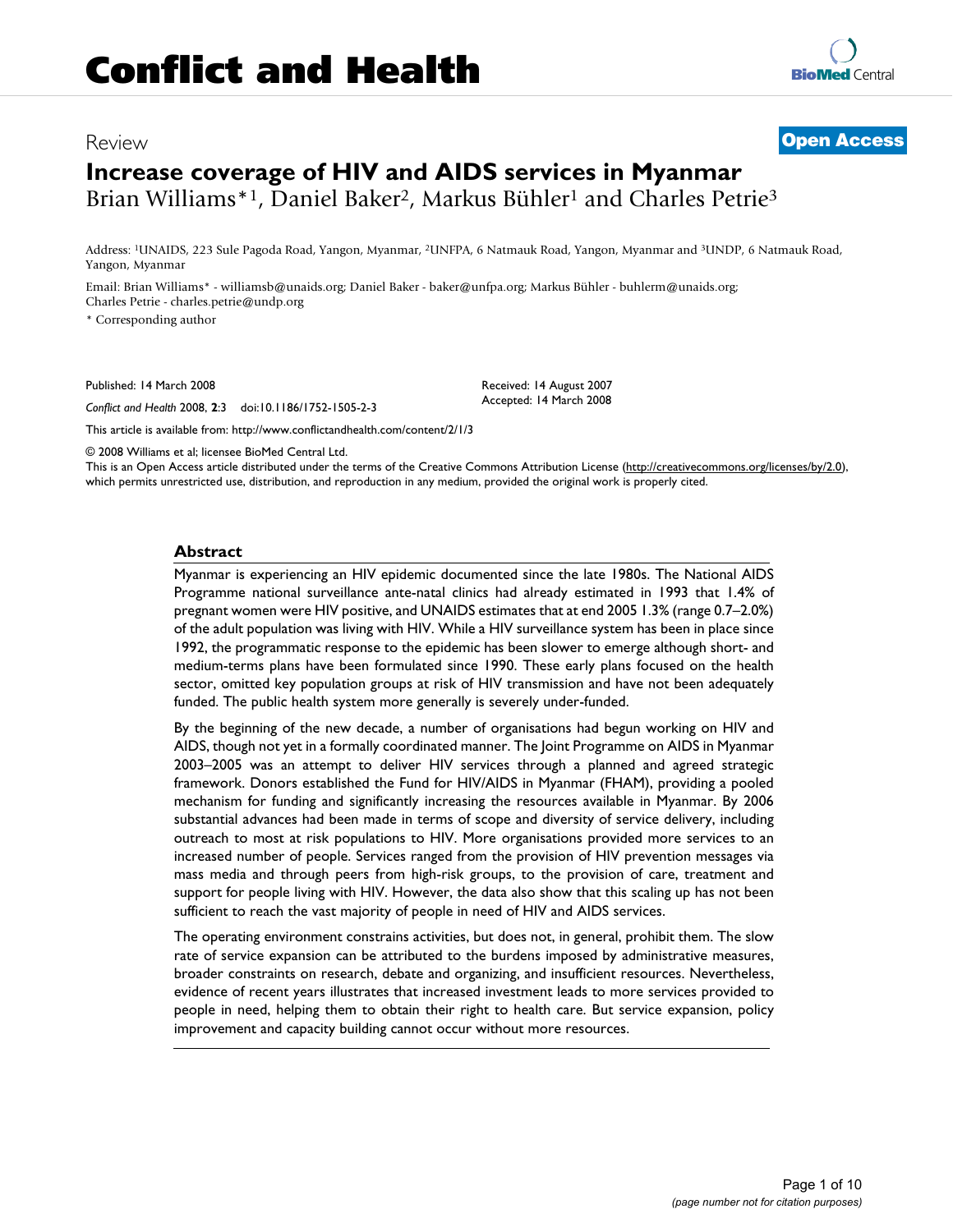# **Background**

### *The scope of the HIV epidemic*

Myanmar is one of South-East Asia's countries hardest hit by the HIV epidemic. At the end of 2005, UNAIDS and WHO estimate that 1.3% (range 0.7–2.0%) of the adult population were infected by HIV [1]. This percentage results in an estimated 360,000 people (range 200,000–570,000) living with HIV. Epidemiological analysis suggests that the HIV epidemic may be levelling off since the early part of the decade [2] (See Table 1).

An HIV sentinel surveillance system has been in place since 1992. It found that 1.4% of sampled pregnant women attending ante-natal care services were infected with HIV in 1993 [3]. From an initial nine surveillance sites, the system has progressively expanded to 30 sites in 2005 carrying out sentinel surveillance for women receiving ante-natal care and people attending services for sexually transmitted infections. HIV surveillance for specific high-risk groups is also undertaken, including injecting drug users (four sites), tuberculosis patients (nine sites started in 2005) and female sex workers (two sites). The present surveillance systems does not allow for analysis by site as the sample size is too small. Regional differences in the epidemic cannot therefore be further assessed. Protocols are being introduced in 2007 to include men who have sex with men, to add additional sentinel sites for sex workers, to increase sample sizes and to improve sampling methodology [4].

Concerning knowledge, the latest published behavioural surveillance report of the National AIDS Programme [5] contains data for the general population (15–49 years of age) and youth (15–24 years of age) in 2003. Over 90% of the respondents had ever heard about HIV. Knowledge of three effective prevention methods (abstinence, being faithful to one uninfected partner and consistent condom use) ranged from 21% among youth to 42% among the population aged 25–49. The level of knowledge among women of all ages was generally lower than among men. In a 2005 survey on knowledge of reproductive and sexual health the Department of Health Planning surveyed 14,400 households sampled from 86 townships which

were part of a UNFPA funded reproductive health programme. It was found that the proportion of the adult respondents (aged 15–49) who could correctly identify at least three ways of preventing HIV transmission was 50.7%. This figure is more than 10% higher than that of a 2002 study by the Department of Health Planning using the same methodology in the same area. [6].

With respect to condom use, in the behavioural survey of the National AIDS Programme, 60% of young men (15–24 years) reported consistent condom use with sex workers [3]. This figure, which some epidemiological models suggest is already high enough to have a significant impact on the spread of the epidemic [7], is largely consistent with data from studies conducted by non-government actors [8]. In an unpublished, national condom market study conducted by Population Services International at the end of 2004, 85.4% of young people (15–24 years) reported condom use the last time they had sex with a sex worker. Another unpublished NGO study in 2004 among youth 15–24 years old and living in Kayin and Mon states found that 82% reported condom use at last sex with a sex worker. Other non-governmental service providers are known to also collect behavioural data for programme monitoring and evaluation purposes but these remain unpublished as official approval for publication has not been sought or granted.

# *Support to National AIDS Planning, Coordination and Resource Mobilization*

The national response to HIV and AIDS was slow to take off during the 1990s, despite increasing evidence that HIV prevalence was rising. A number of factors constrained the range of services available for HIV activities during the first ten years of the epidemic. Myanmar has an underfunded public health system and limited political support was expressed in support of HIV services. There were few national civil society organisations with HIV programmes, and the formation of civil society in general, outside of those linked to the government, remains problematic. Among the limited number of international non-governmental organizations present in Myanmar, a few started HIV prevention programmes on a limited scale after 1995

**Table 1: HIV Prevalence for selected population groups in Myanmar 2000–2006**

|                                                     | 2000            | 2001 | 2002 | 2003 | 2004 | 2005 | 2006 |
|-----------------------------------------------------|-----------------|------|------|------|------|------|------|
| Men with symptoms of sexually transmitted infection | 7. I            | 8    | 6.5  | 6    | 3.2  | 4.1  | 4.9  |
| Injecting drug users                                | 62.7            | 40.9 | 24.1 | 37.9 | 34.4 | 43.2 | 42.5 |
| Female sex workers                                  | 38.0            | 33.5 | 32.3 | 31.4 | 27.5 | 32.0 | 33.5 |
| Ante-natal care attendees                           | 2.2             | 2.2  | 2.1  | 6. ا | I.8  | 1.3  | 1.5  |
| <b>Blood donors</b>                                 | 1.0             | IJ   | 1.2  | 1.2  | 0.8  | 0.7  | 0.4  |
| Military recruits                                   | $\mathsf{I}$ .4 | l.8  | 2    | 2.1  | 6. ا | 1.3  | 1.0  |
| Tuberculosis patients                               |                 |      |      |      |      | 10.3 | 11.3 |

(source: Ministry of Health, 2006, unpublished)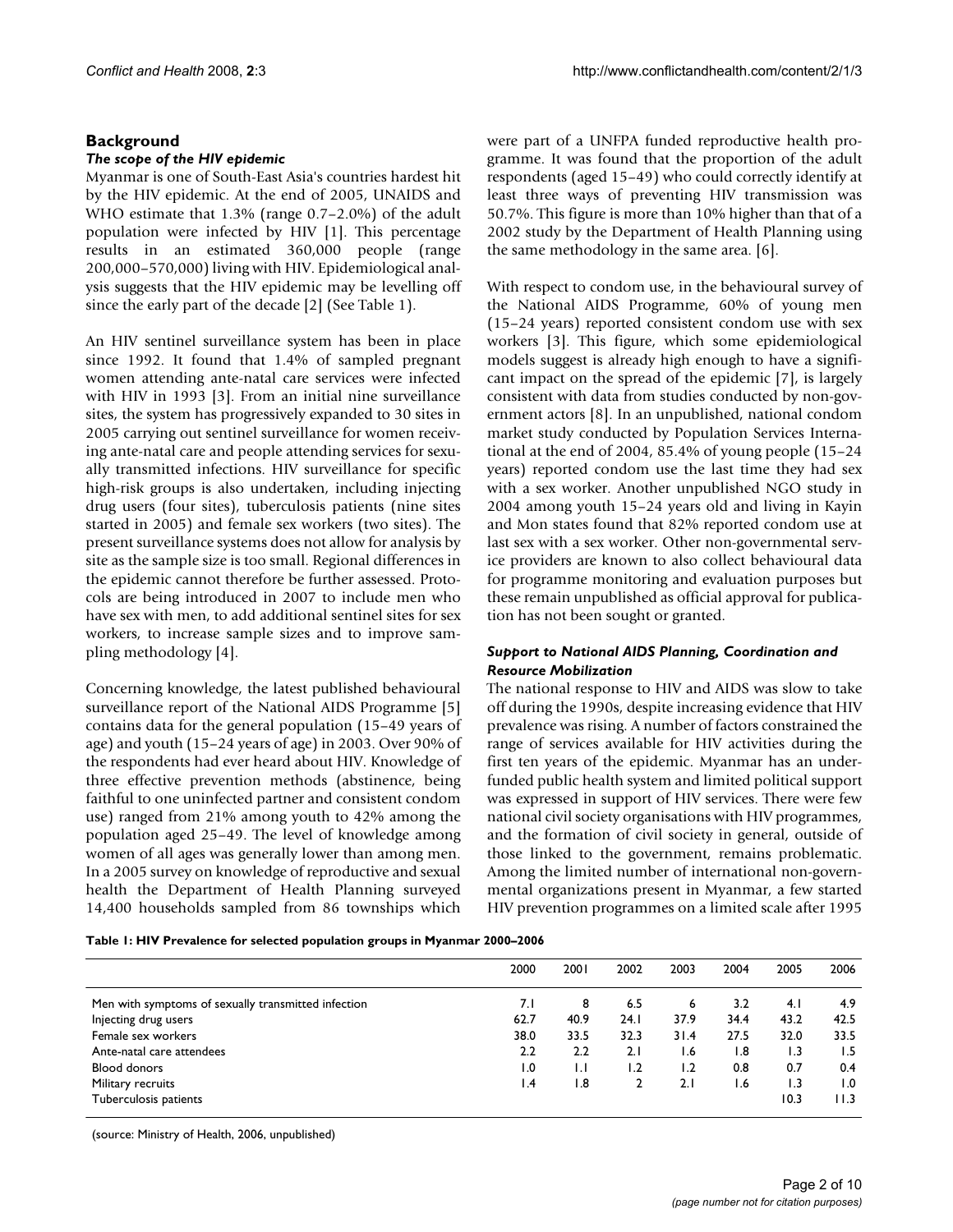and initiated critical advocacy work. UNICEF began supporting services for HIV as early as 1994. As one of the few donors present in Myanmar during that period, UNICEF supported a range of interventions in HIV prevention. The World Health Organisation (WHO) provided training and technical assistance for HIV surveillance, the management of sexually transmitted diseases and the prevention of mother to child transmission of HIV. The United Nations Development Programme (UNDP) provided support to the National AIDS Programme as well as local civil society organisations. Activities supported included condom promotion and supply, provision of test kits to the national blood safety programme as well as the production of information, education and communication materials.

By the turn of the millennium, interest in expanding work in the area of AIDS had grown, but there was no formal mechanism coordinating such efforts. More international NGOs had been able to establish operations in Myanmar and a few parastatal national organizations had begun discussing HIV and AIDS. The National AIDS Programme, though continuing to be based largely around health sector activities, added some non-health sector HIV prevention and awareness-raising work [9], albeit with very limited funding. The Ministry of Health budget for AIDS in 2004, for example, was 78.05 million kyats [10] (this corresponds to \$90,000 using the average UN exchange rate for 2004 of 880 Kyats per US dollar) as compared to \$1 million in Cambodia, \$5.6 million in Viet Nam and \$92.8 million in Thailand in 2004 [1].

Early into the new decade, the United Nations agencies present in Myanmar increased their level of investment and began advocating collectively, both within and outside of the country, for increased, concerted action on HIV. A United Nations Joint Action Plan (2001–2002) was developed, and the Joint United Nations Programme on AIDS opened an office. In 2002, a United Nations Expanded Theme Group on AIDS with membership including organisations outside the United Nations system was established and it developed the Joint Programme on AIDS in Myanmar 2003–2005, negotiated with the Government, the National League for Democracy (the leading opposition party) and donors.

The Joint Programme articulated a multi-sectoral framework into which all constituencies (Government departments, United Nations agencies and national and international NGOs) could position themselves and which increased the focus on specific vulnerabilities around the purchase of sex by men and drug use [11]. Technical coordination mechanisms were established. Harmonized indicators were negotiated, providing a basis for collecting annual, comparable data from all partners

working on AIDS and assembling a picture of national progress. The United Nations Expanded Theme Group governed the Joint Programme, a body including three representatives from the Ministry of Health, six United Nations agencies, five donors, and three international and three national non-government organisation representatives. While normal practice in many countries, it demonstrated the ability to craft structures in Myanmar, to discuss HIV programme issues and provide a basis for accountable delivery of international assistance.

The Fund for HIV/AIDS in Myanmar (FHAM) was created by three donors – expanded to six by 2006 – to finance the Joint Programme. In the end, the FHAM programmed approximately \$26 million over four years starting from 2003, financing the work of 35 implementing partners. UNAIDS Myanmar estimates that the FHAM contributed to roughly 30% of the total funding on AIDS in 2005. The FHAM was itself a product of United Nations collaboration, relying on UNDP to manage the finances and administration of contracts, while the UNAIDS Secretariat mounted a programme support team and chaired a management committee to oversee the use of FHAM funds. The FHAM programme support team monitored all partners' activities on the basis of quarterly progress and financial reports as well as annual reports. During its four years, the Fund undertook a total of 35 field monitoring missions in 62 locations across Myanmar.

# *Service delivery expansion: evidence*

As a result of the increased investments in AIDS programming, advocacy efforts in favour of a stronger and more coordinated response, and Government steps to improve the enabling environment, prevention and care service provision for HIV grew. By 2005, these investments had started to pay off and significant increases in service provision were reported by implementing partners [8,12,13].

In 2005, the National AIDS Programme and 15 non-governmental organisations reported reaching a total of 25,500 female sex workers by targeted HIV prevention services. The services were spread over a substantial part of Myanmar with a more concentrated effort in the large urban centres (see Figure 1). Sex work is illegal in Myanmar. The Ministry of Home Affairs issued an unpublished internal directive in 2001 instructing police not to use possession of condoms as evidence of prostitution. More recently, the National Strategic Plan underlines the importance of reaching sex workers in a supportive environment. Unpublished reports of implementing partners highlight the concern of continuing arrests, however.

Drug use is illegal. This poses a number of constraints on programmes addressing the prevention of HIV transmission through contaminated injecting equipment as well as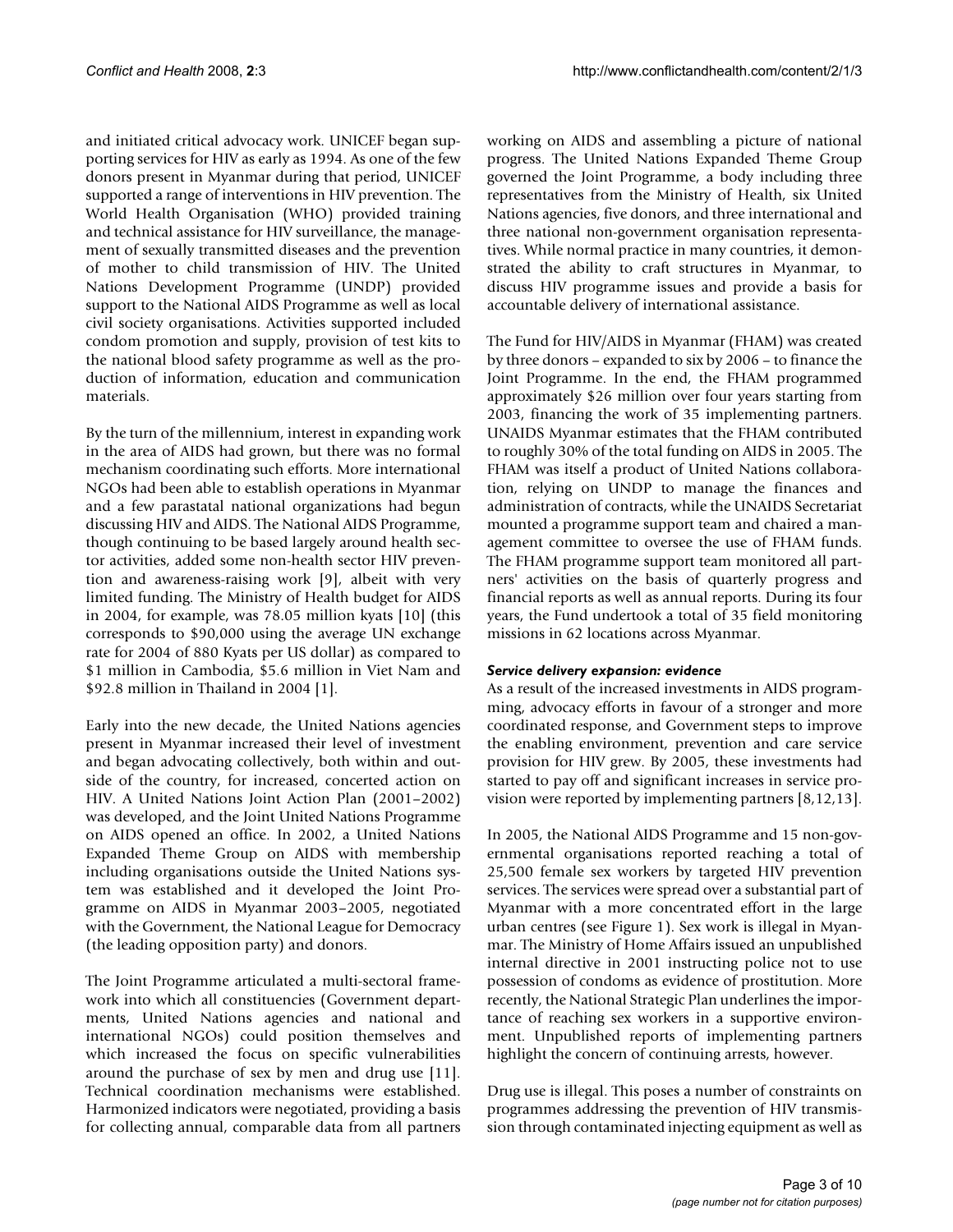# Sex workers reached



### Number of female sex workers reached **Figure 1** by NGO HIV prevention programmes 2005

**Number of female sex workers reached by NGO HIV prevention programmes 2005**. Source: National AIDS Programme: **Response to HIV/AIDS in Myanmar: Progress Report 2005**. Yangon 2006.

the operation of methadone maintenance programmes. Despite these constraints, current programmes now cover many of the essential elements of a comprehensive harm reduction strategy. The services for injecting drug users had likewise seen a substantial increase. In 2002 only one drop-in centre was in operation; by 2006 a total of 16 drop-in centres, run by NGOs or the United Nations, were operating with high numbers of drug users. In addition to these centre-based services, outreach and peer education teams established in these centres provided prevention and referral services. A total of 11,500 injecting drug users of an estimated total of 60,000 were reported as having received services in 2005 in many of the drug producing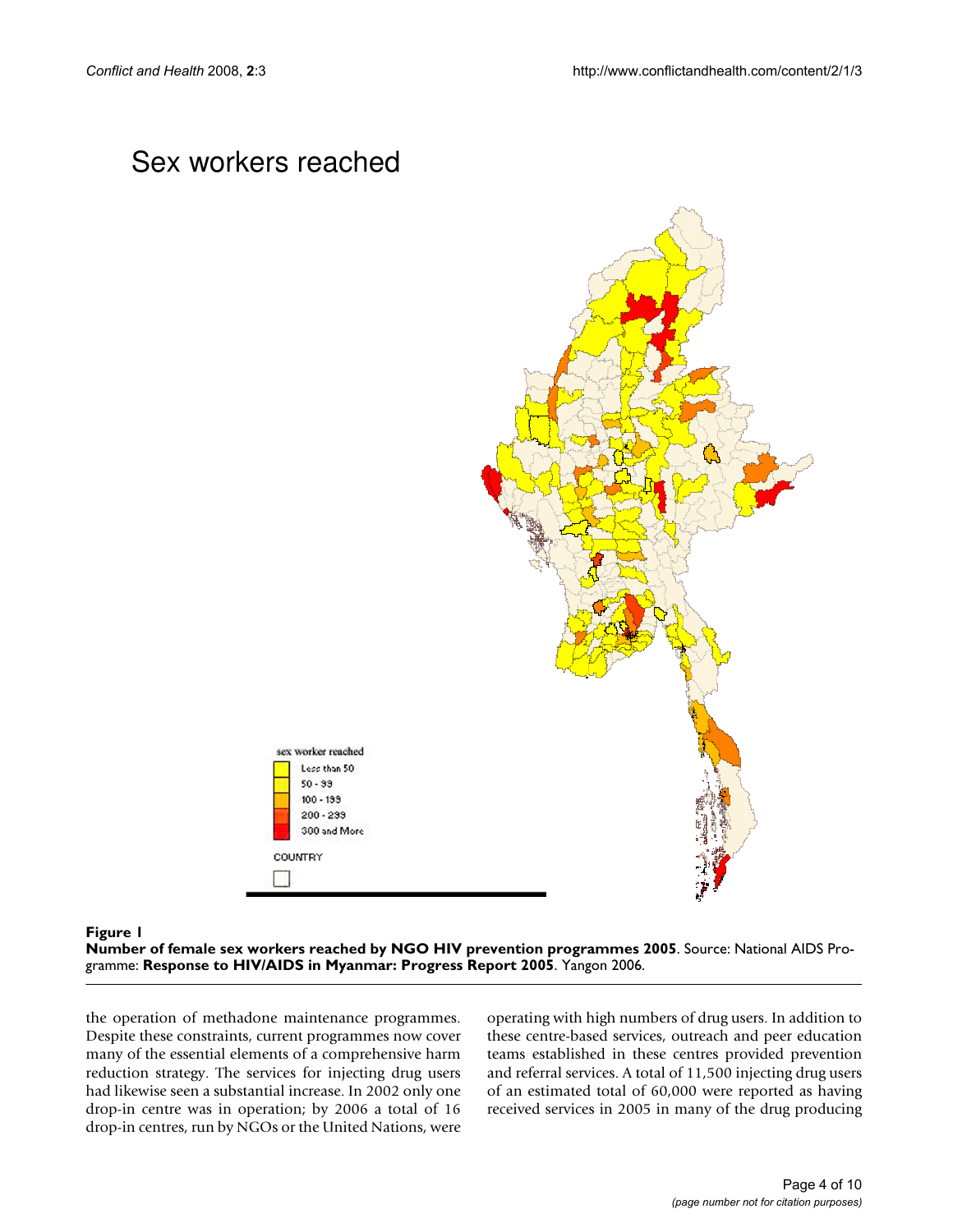areas for Myanmar including Shan and Kachin States, as well as urban centres [8].

Needle exchange and distribution also showed a steep increase in numbers. From 210,000 clean needles distributed in 2003, the reported numbers climbed to 1,162,000 needles distributed in 2005 [8].

Preparation for the roll out of methadone maintenance therapy started in 2004. By the end of 2006 more than 200 people were enrolled in this programme. The methadone programme is implemented in the drug treatment centres of the Ministry of Health. One non-government organisation collaborates with public health services in dispensing methadone. This collaboration between public and non-government sectors is considered crucial to ensure a comprehensive approach in support of patients.

HIV prevention efforts for men who have sex with men are a relatively recent occurrence. Nevertheless, during 2005 at least 22,000 men who self identified as having sex with other men had received tailored health education, mostly through peer education and outreach programmes of non-governmental organizations' [8].

The prevention of mother to child transmission (PMTCT) programme was launched in 2000 by the National AIDS Programme with the assistance of United Nations agencies, and was functioning in 89 out of the 324 townships and 37 state, divisional and other hospitals by the end of 2006. In 2005, a total of 629 mother-baby pairs received Nevirapine (an anti-retroviral drug) prophylaxis through the National AIDS Programme as well as three non-governmental organisations.

The Ministry of Education has introduced life skills training that includes HIV education in the national curriculum for the primary school and in selected secondary schools. The programme has been ongoing since 1998 and the Ministry reports that 46% of the secondary schools are covered by the programme reportedly reaching 900,000 children aged 10 to 16 years in 2005. However, a recent review noted that the quality, coverage and impact of the school-based life skills programme require continued attention [14].

Prevention efforts for specific, targeted groups have been accompanied by advocacy and HIV prevention campaigns for the general population. The mass media have increasingly carried HIV-related message from the government, United Nations agencies and international non-governmental organisations. Population Services International, a non-governmental organisation, reported that 250 HIVrelated television spots were shown in 2005. In 2006 this increased to 438. UNAIDS Myanmar tracks HIV media coverage in 10 popular newspapers and journals and found an increasing frequency of HIV and AIDS related reporting since the beginning of 2004 [8].

The availability of condoms either through social marketing or free distribution has increased greatly. With 11.1 million condoms distributed in 1999 compared to 39.9 million by the end of 2005, the figures have risen nearly fourfold over a period of six years [8]. Over half of these condoms were sold at highly subsidized prizes through social marketing, the rest through free distribution. With slightly less that one condom available per capita per year, the figures in Myanmar remain lower than in other South-East Asian countries [8]. These figures do not include commercial sales, roughly estimated as 4.3 million in 2005 by the National AIDS Programme based on informal consultations with partners.

Concerning treatment, care and support, the beginning of anti-retroviral treatment (ART) in Myanmar dates from 2003, when Médecins Sans Frontières Holland first introduced treatment. Since, they have expanded progressively and additional organisations have begun providing treatment, including through the public health sector launched in 2005, resulting in a substantial scale-up (Table 2). Home-based and community-based care has also grown, from 3,800 people living with HIV receiving some sort of support at the end of 2004, growing to 10,900 people at the end of 2005 [8]. A number of selfhelp groups and networks of people living with HIV have formed over the last years, and there is now representation of people living with HIV in planning events and coordination forums. Further capacity building of localized selfhelp groups and networks is required, however, to ensure that representatives of people living with HIV have a structure through which they can effectively communicate with their constituents.

Access to and uptake of voluntary and confidential counseling and testing remains very low. In order to increase the number of people undertaking HIV testing, provision by an increased number of partners, including NGOs, has been recommended [14]. Recently, two international NGOs have received official permission to launch HIV testing activities.

# **Discussion**

# *Service coverage*

The establishment and expansion of AIDS services since 2000 demonstrates that international resources can increase availability of services for populations that would otherwise lack access. In many areas of prevention and care, the number of townships where programmes have been initiated is growing, for example in prevention of mother to child transmission (89 townships in 2006),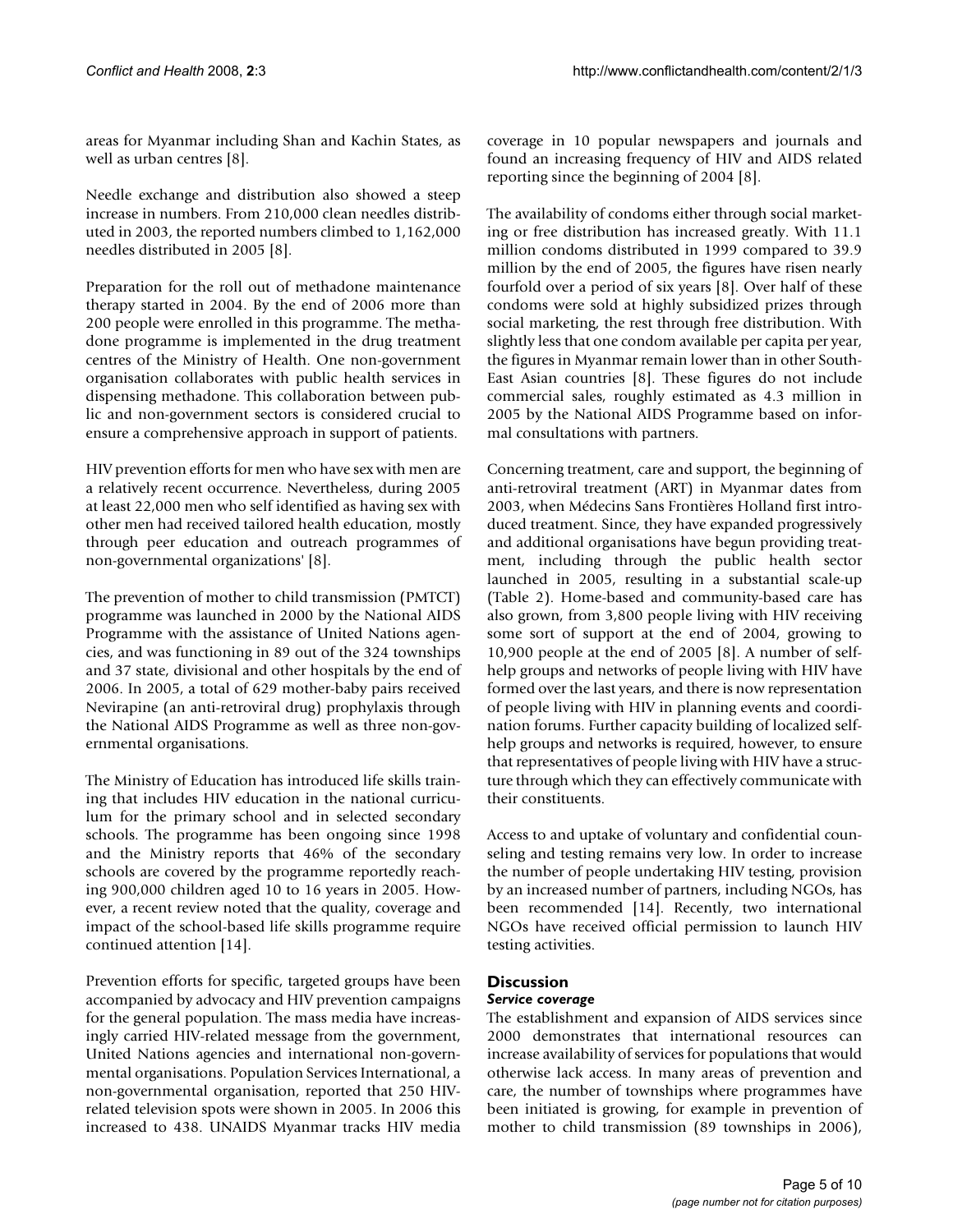|                                                     |                      | 2002 2003 2004 2005 2006 |                |            |
|-----------------------------------------------------|----------------------|--------------------------|----------------|------------|
| <b>Number of patients</b><br><b>Number of sites</b> | 121<br>$\mathcal{L}$ | 10                       | 484 2527<br>21 | 5790<br>74 |
| Number of organisations*                            | $\mathcal{L}$        |                          |                |            |

Source: National AIDS Programme: *Response to HIV/AIDS in Myanmar: Progress Report 2005*. Yangon; 2006.

\* Includes the Ministry of Health's ART programme counted as one organisation.

townships with any kind of sex worker outreach or peer education programme (273 townships in 2005), or townships with HIV programmes for drug users (24 townships) [15]. However, the breadth and depth of service coverage is still alarmingly low when compared to estimated sizes of most at risk populations [16] (see Table 3). Indeed, the number of townships covered does not necessarily translate into significant percentages of people gaining access to services. Less than 20% of injecting drug users are being reached with outreach or tailored health education programmes; in the case of female sex workers this may reach as high as 50% of sex workers, while well under 10% of men having sex with men have access to any service. Only 8% of the estimated number of HIV positive pregnant women is offered services to prevent the transmission of HIV to their babies during birth. Only 10% of people living with HIV estimated as needing anti-retroviral treatment are currently receiving it.

#### *Further challenges for program implementation and scaling up*

As a result actions by the Ministry of Health and the National AIDS Programme and advocacy by international actors, the environment has allowed actors to expand their work on AIDS. At the same time, the overall operational setting remains unpredictable and constrained, without being broadly prohibitive.

Carrying out health and humanitarian programmes in Myanmar is characterized by a high level of administrative control. Obtaining approvals to establish an organization and a programme – whether national or international – can take a year or more. Memorandums of Understanding with detailed workplans must be negotiated annually down to the township level. Approval by a cabinet-level body is required for every international staff member to be posted in Myanmar. All domestic travel by foreigners requires approval, usually with at least three weeks notice, from both the technical counterpart ministry as well as the Ministry of Defence; foreigners cannot visit projects sites, and not even those under their own direct management, without being accompanied by a government official. Approval for importing commodities is slow to be obtained, and international and national NGOs do not benefit from exemptions provided in other countries for the tax-free importation of vehicles and other project supplies. Much of the procurement funded by international sources has been undertaken by various members of the United Nations system. Difficulties related to coordination of roles and timeliness of procurement have in some instances further delayed programme implementation.

Activities are also constrained by limits of the capacity of the implementers and limits that the national health services can influence other government bodies. The external review of the National AIDS Programme undertaken in April 2006 highlights many of these issues [14]. Capacity for action by non-health ministries, critical for HIV prevention, is also weak. While the Ministry of Health has been successful in mobilizing high level endorsement of its National Strategic Plan, more non-health ministries will have to be mobilized if HIV prevention is to achieve the goal of universal access and be sustainable.

Characteristics of the broader operating environment also hamper, rather than facilitate, HIV prevention and care. Discussion of cultural values and roles, much of which must explore traditional norms about sexual behaviour,

| Table 3: Coverage of interventions in selected areas of HIV prevention in 2005 |  |  |  |
|--------------------------------------------------------------------------------|--|--|--|
|                                                                                |  |  |  |

|                                                    | Number reached by services or HIV<br>prevention programs* | <b>Estimated reference population**</b> | Coverage |
|----------------------------------------------------|-----------------------------------------------------------|-----------------------------------------|----------|
| <b>Female Sex workers</b>                          | 25,500                                                    | 40,000                                  | 64%      |
| Injecting drug users                               | 11.500                                                    | 60,000                                  | 20%      |
| Men who have sex with men                          | 22,000                                                    | 267,000                                 | 8%       |
| <b>HIV</b> positive pregnant women                 | 629                                                       | 7.700                                   | 8%       |
| In school youth                                    | 900,000                                                   | 2,450,000                               | 37%      |
| PLHIV*** receiving ART via public<br>sector + NGOs | 5.790                                                     | 67,000                                  | 9%       |

Sources for reach and estimated populations:

\*National AIDS Programme: *Response to HIV/AIDS in Myanmar: Progress Report 2005*. Yangon; 2006.

\*\*Ministry of Health Myanmar: *National Strategic Plan on HIV and AIDS: Operational Plan April 2006-March 2009*. Yangon; 2006.

\*\*\* PLHIV: People living with HIV.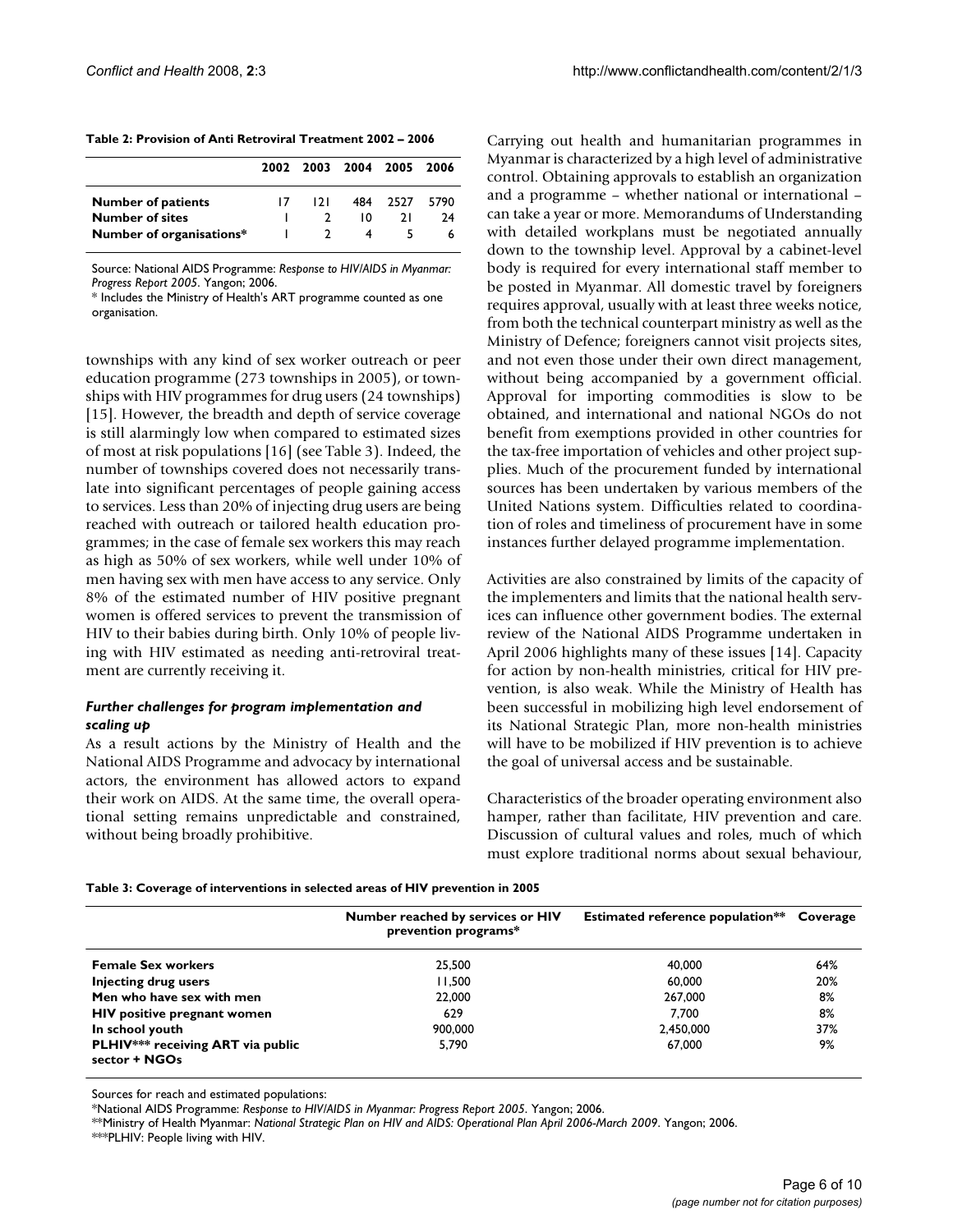often for the first time in the public domain, is essential for sustainable HIV prevention. The meaningful participation of people living with HIV and other civil society actors is essential for such discussions and requires an ability to form self-help groups and formal networks across the country. More research from a variety of viewpoints, including from outside the government, is needed to inform debate which best takes place in an atmosphere of a free exchange of ideas. While such cultural discussion is occurring in the growing (but censored) press, as well as through small informal networks of people living with HIV, its expansion is slow and requires a more conducive environment.

Access to populations in need of services remains difficult and in some cases impossible. Some sensitive border regions, other areas containing large numbers of mobile populations, such as mining camps, and conflict areas are off-limits to international NGOs and United Nations agencies. Some progress has been made, but the HIV epidemic in these areas can only be reliably reversed with full access to all parts of the country.

The operational environment remains difficult to predict. In February 2006, the Ministry of Foreign Affairs, the Ministry of Home Affairs and the Ministry of National Planning and Economic Development, issued new draft guidelines to the international community – United Nations agencies and NGOs alike – for the coordination of organisations undertaking humanitarian work [17]. Partners have raised concerns that a rigid application of these guidelines could compromise their work. The United Nations Resident Coordinator, on behalf of the humanitarian community in Myanmar, sent a letter to the government in March 2006 stating standard humanitarian principles that would be required for successful delivery of assistance to Myanmar.

# *Resource constraints*

Sufficient and predictable resource flows are critical for planning and service delivery. Government health expenditures in 2005 were reported to be \$0.37 per person [18] (using the average UN exchange rate for 2005 of 1,030 Kyats per US dollar against reported 376 Kyats expenditures per person) and the percentage of general government expenditure on health in 2003 was 0.5% of gross domestic product, compared with Thailand 2.0%, Cambodia 2.1% and Vietnam 1.5% [19]. Government investment in health care needs to be dramatically scaled-up if the HIV epidemic is to be rolled back.

From the international community, Myanmar receives a very low level of financial support considering its development profile. Total official overseas development assistance in the country was estimated as \$2.4 per capita in 2004, as compared to \$47 for Laos, \$35 for Cambodia and \$22 for Viet Nam [19]. For HIV alone, in 2005 donor commitments to partners working in Myanmar amounted to approximately \$25 million, whereas Cambodia the same year, with a similar epidemic but only a fifth of the population, received approximately \$45 million [20]. In 2007, overall resources available for HIV are expected to remain flat (including the anticipated contribution from the three Diseases Fund), handicapping efforts to scale up the response. (see Figure 2).

The highly politicized context of operating in Myanmar requires any potential donor to be very committed to its investment. All grants are closely scrutinized by a variety of political actors both inside and outside the country, who in other circumstances might not pay detailed attention to HIV funding. Donors can expect public commentary on the appropriateness of their investments from the government, the National League for Democracy, Myanmar political groups based outside of Myanmar, and international organizations with a principle focus on political affairs in Myanmar. Large grants can become political issues in and of themselves, testified to by the extensive commentary preceding and following the termination of the Global Fund to Fight AIDS, Tuberculosis and Malaria, Round 3 AIDS grant [21], which occurred in August 2005 for the stated reason that the operating environment did not meet the Fund requirements.

# *New Directions in HIV Programming*

While partners were slowly expanding services, several motivating – and complicating – factors led to a further evolution of HIV strategic planning and coordination efforts. In line with the "Three Ones" principles being advocated for AIDS programmes worldwide, the government argued for its own leadership role in the national response to AIDS while acknowledging that international standards militated in favour of more participatory practices in strategy design and coordination [22]. An independent mid-term review of the Joint Programme and the FHAM also encouraged the establishment of more complex mechanisms separating out roles of leadership and ownership of national plans, technical support provision by international organizations, and decision-making by investors [23]. Prior to its termination, accommodating the requirements for Global Fund Round 3 also served as motivation for creating participatory coordination structures. The termination in August, 2005, threw planning efforts into turmoil requiring still more adjustment. In early 2006, the government requested an external review of the health sector by a team of international and national experts. The review made a number of recommendations to address the identified short-comings [14].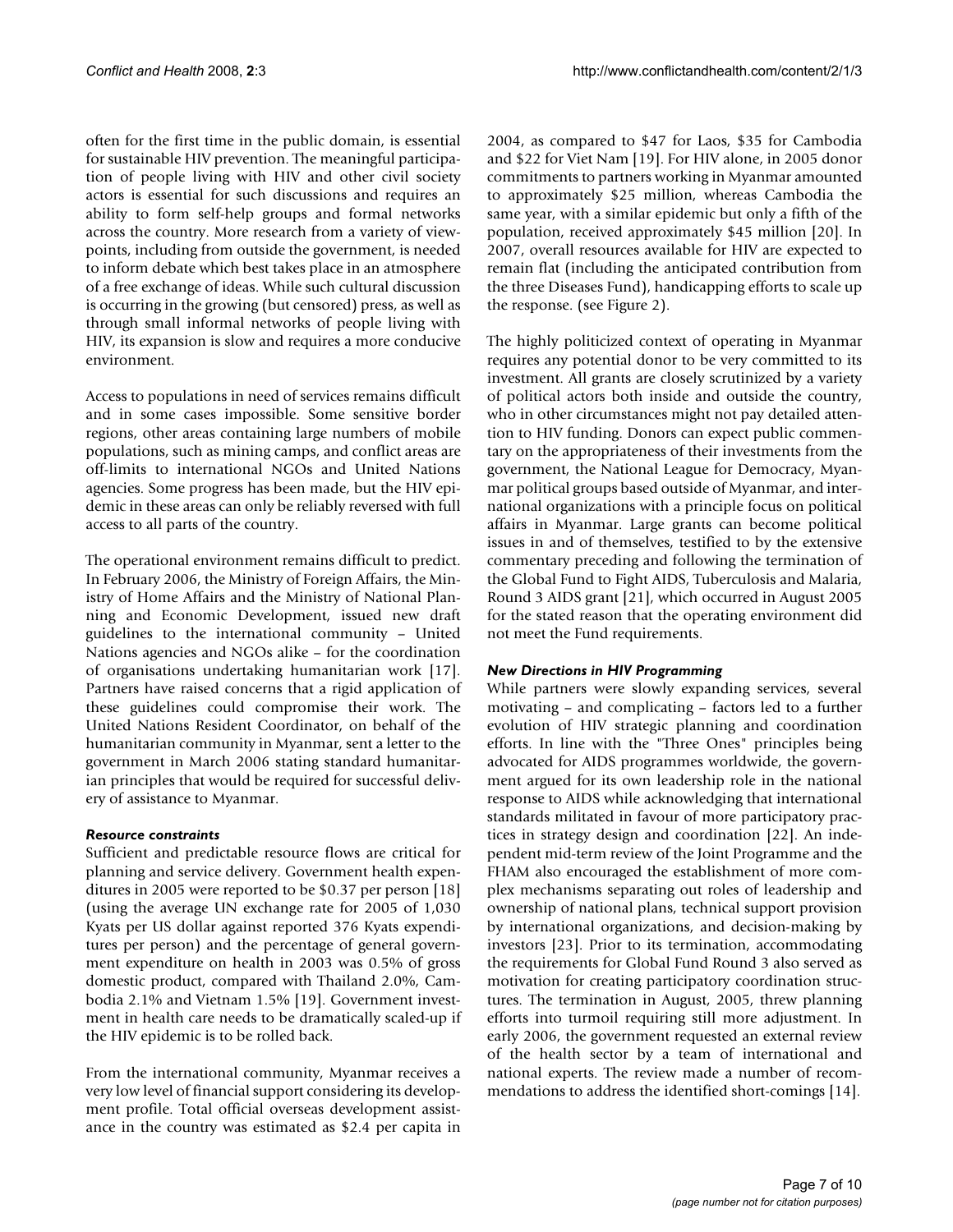

# **Estimated resource needs and availability Myanmar**

# Figure 2

**Trends in resource availability and needs for HIV and AIDS (2004–2008)**. Source: Ministry of Health Myanmar: **National Strategic Plan on HIV and AIDS: Operational Plan April 2006-March 2009**. Yangon 2006. and UNAIDS for 2006 expenditure estimates.

Reflecting these reviews, events, and evolving views, extensive discussions among all stakeholders led to a new configuration. Continuing the provision of key HIV prevention and care services for the people of Myanmar remained the unifying motivator. The United Nations supported the government in developing a National Strategic Plan 2006–2010 and a targeted, prioritized and budgeted Operational Plan 2006 – 2008 [3,16]. This process involved the government, United Nations agencies as well as international and national NGOs, and was supported by external consultants. Among the advances contained in the new National Strategic Plan include greater coherence among the various actors; a focus on most at risk populations including sex workers and clients, drug users, and men who have sex with men, a participatory coordination structure, more multi-sectoral involvement, an explicit mention of human rights, and a greater emphasis on outcomes (beyond activity outputs) [3]. The Ministry of Health now chairs a Technical and Strategy Group

on AIDS which involves representatives from the community of people living with HIV, from other selected ministries, national and international NGOs and United Nations agencies.

Beginning 2006, six donor countries have worked to establish the Three Diseases Fund [http://](http://www.3dfund.org) [www.3dfund.org](http://www.3dfund.org), responding both to the termination of the Global Fund grants and the imperative to continue the service provision that the FHAM had begun. The Three Diseases Fund's structure more formally divides national strategy making from financial allocation decisions. It provides an incentive for participatory planning and coordination while keeping final decision-making on resource allocation – and the ultimate responsibility for performance – clearly with the donors. It incorporated the United Nations Country Team's statement on principles for the provision of humanitarian assistance into its programme document [24]. It has committed to investing \$100 mil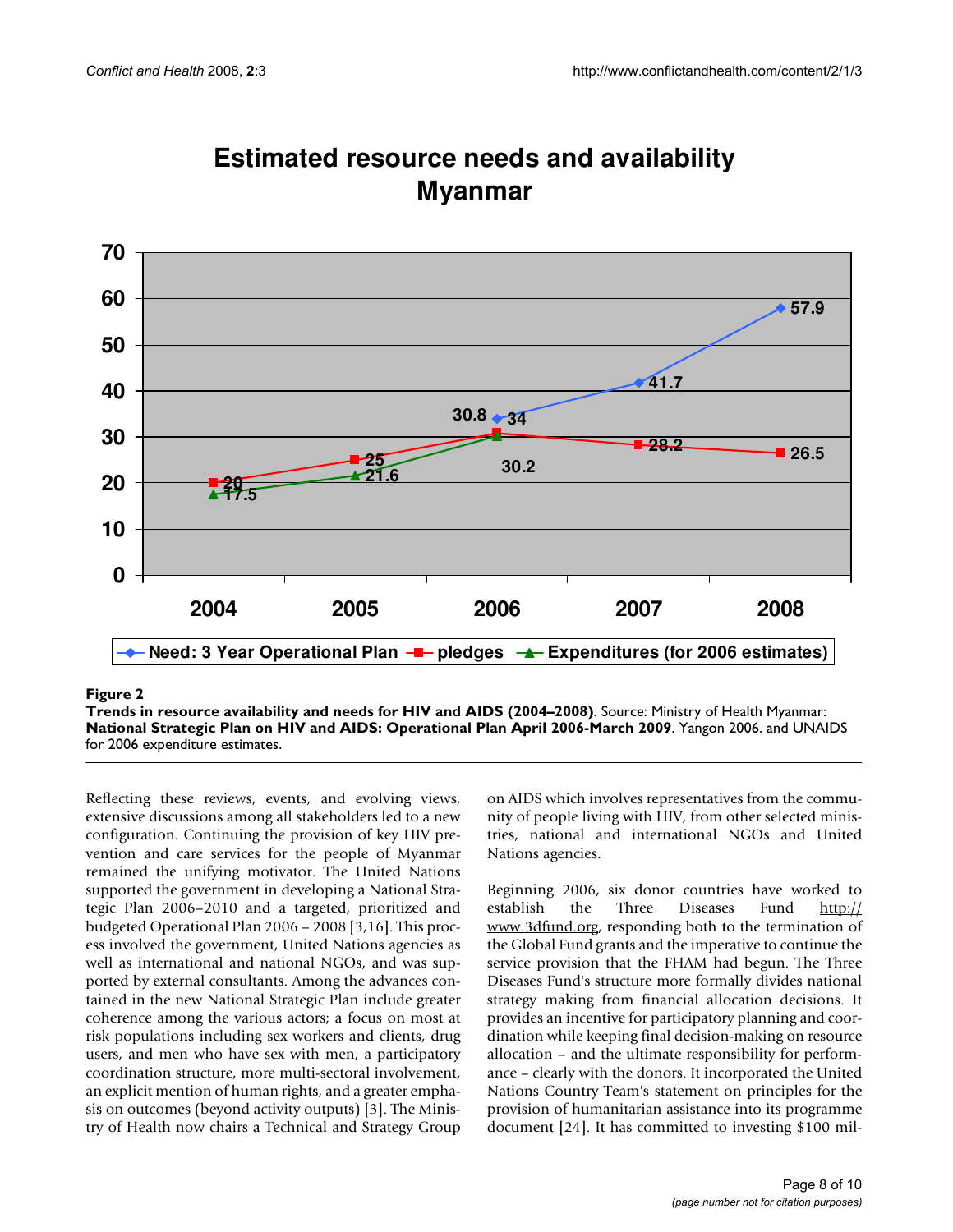lion over five years and will operate through the United Nations Office of Project Services (UNOPS) as its fund manager.

# **Conclusion**

Since the start of the decade, the provision of HIV prevention and care services has expanded significantly as a direct result of advocacy by internal and external actors concerned about HIV in Myanmar, increased investment of international resources and increased recognition by the Ministry of Health of the issue. Although programme implementation is characterized by high transaction costs and long delays, the environment has not prevented partners from delivering HIV services to people in need but the restrictions have limited geographic coverage and hampered timely implementation. These findings support arguments made as early as 2004 that additional resources can lead to more pragmatic approaches by government [25].

Despite the turbulence created by the Global Fund termination and the generally politicized atmosphere, actors both inside and outside the country have demonstrated that carefully negotiated agreements on HIV and AIDS programming are still possible. The new National Strategic Plan on AIDS 2006 – 2010 currently reflects international best practice in many areas, highlights most at risk populations for HIV, and was developed in a much more participatory manner than any preceding plan. Six donors have crafted an accountable, independent and transparent structure to fund service delivery, using the National Plan as an important reference.

Early indications suggest these new structures offer a way forward in the Myanmar context, yielding benefits for people living with HIV and the population as a whole. Programme output data demonstrates that increased resources and policy engagement can result in increased services for people in need and facilitate the evolution of HIV policies. However, more capacity building of the public health system and NGOs, more operational and behavioural research, more policy discussion, and more partners are all needed to build on this foothold of successful programming. Without more investment, from the Government as well as international sources, the road towards universal access to HIV prevention and care will be much longer than it needs to be.

# **List of abbreviations**

AIDS Acquired Immunodeficiency Syndrome

ART Antiretroviral Treatment

FHAM Fund for HIV/AIDS in Myanmar

HIV Human Immunodeficiency Virus

NAP National AIDS Programme

NGO Non-governmental Organization

PLHIV People living with HIV

STD Sexually Transmitted Disease

UN United Nations

UNAIDS United Nations Joint Programme on AIDS

UNFPA United Nations Population Fund

UNICEF United Nations Children Fund

UNDP United Nations Population Fund

UNGASS United Nations General Assembly Special Session on HIV

WHO World Health Organisation

# **Competing interests**

The authors have no competing financial interest. BW, DB, MB and CP are based in Myanmar and work for United Nations agencies. This article was written in a personal capacity and does not necessarily reflect the view of UNAIDS or any other United Nations organisations.

# **Authors' contributions**

BW and MB led in writing the manuscript. MB also researched background data, prepared tables and charts. DB and CP participated in manuscript preparation.

# **References**

- 1. UNAIDS: *2006 Report on the Global AIDS Epidemic. Geneva* 2006.
- 2. Wiwat P, Brown T, Calleja-Garcia JM: *Report from the Technical Working Group on HIV/AIDS Projection and Demographic Impact Analysis in Myanmar. Yangon* 2005.
- 3. Ministry of Health Myanmar: *National Strategic Plan on HIV and AIDS 2006–2010. Yangon* 2006.
- 4. Ministry of Health Myanmar: *HIV Sentinel SeroSurveillance Manual, Myanmar. Yangon* 2007.
- 5. Thwe M, Aye Myat A, Aung T: *Behavioral Surveillance Survey 2003 – General Population and Youth. Yangon* 2005.
- 6. Ministry of Health Myanmar and UNFPA: *Reproductive Health End of Programme Community Survey 2005. Yangon* 2005.
- 7. Monitoring the AIDS Pandemic: *AIDS in Asia: Face the Facts* 2004.
- 8. National AIDS Programme: *Response to HIV/AIDS in Myanmar: Progress Report 2005. Yangon* 2006.
- 9. Ministry of Health: *National Strategic Plan for Expansion and Upgrading of HIV/AIDS Activities in Myanmar 2001–2005. Yangon* 2001.
- 10. **Follow up to the Declaration of Commitment on HIV/AIDS (UNGASS) – Myanmar Country Report, Reporting Period:** January to December 2004 [\[http://www.unaids.org/](http://www.unaids.org/unaids_resources/UNGASS/2005-Country-Progress-Reports/2006_country_progress_report_myanmar_en.pdf) [unaids\\_resources/UNGASS/2005-Country-Progress-Reports/](http://www.unaids.org/unaids_resources/UNGASS/2005-Country-Progress-Reports/2006_country_progress_report_myanmar_en.pdf) 2006 country progress report myanmar en.pdf]
- 11. United Nations Expanded Theme Group on HIV/AIDS Myanmar: *Joint Programme for HIV/AIDS Myanmar 2003–2005. Yangon* 2005.